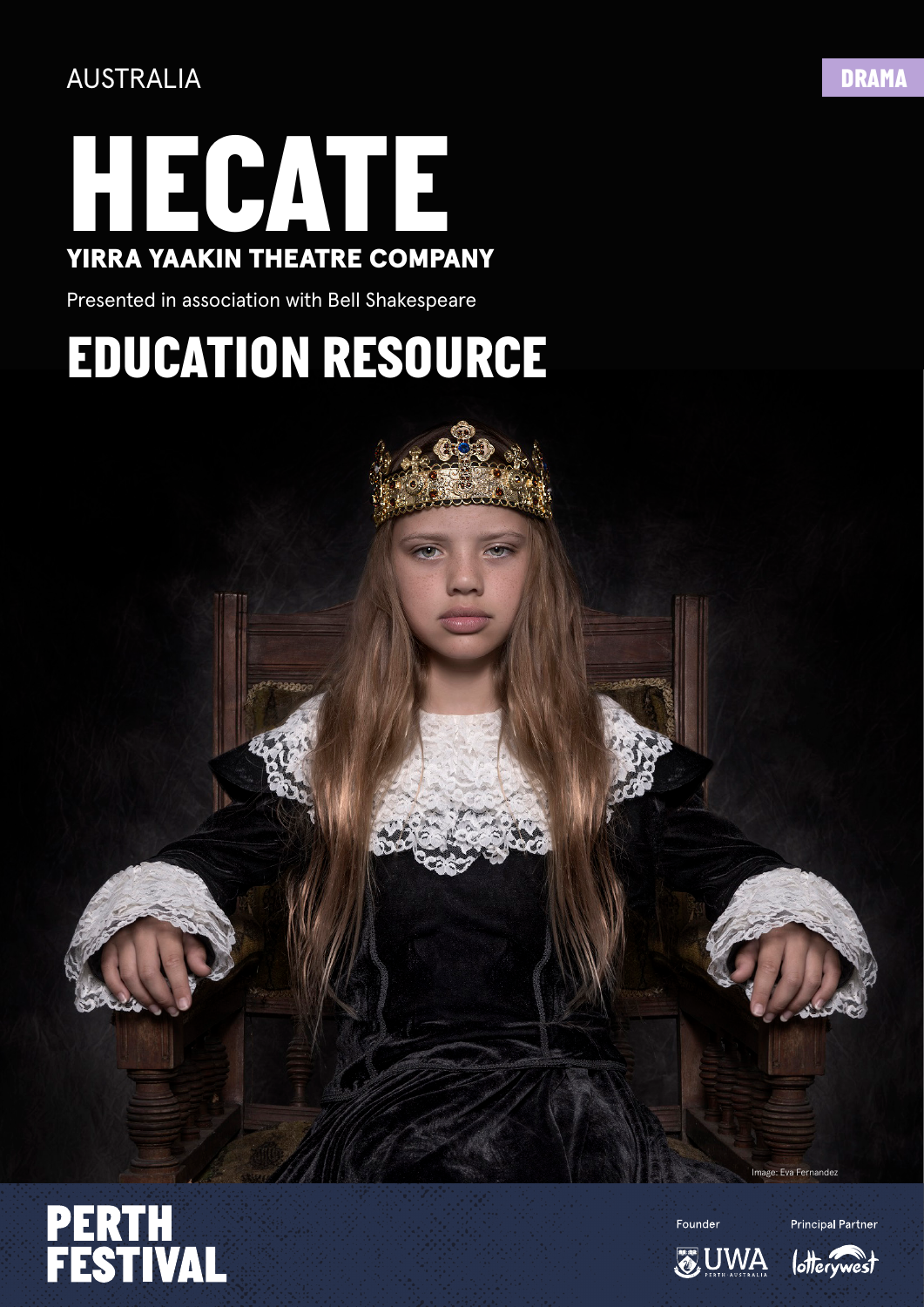# *CONTENTS*

- **Credits** 2
- Synopsis 3
- Biographies 6
- About the Performance 7
- Major Themes 7
- Resources 7
- Before the Show 8
- After the Show 10
- Specific Links to Curriculum 13
- Appendix 14

Perth Festival respects the Noongar people who remain the spiritual and cultural birdiyangara of this kwobidak boodjar. We honour the significant role they play for our community and our Festival to flourish.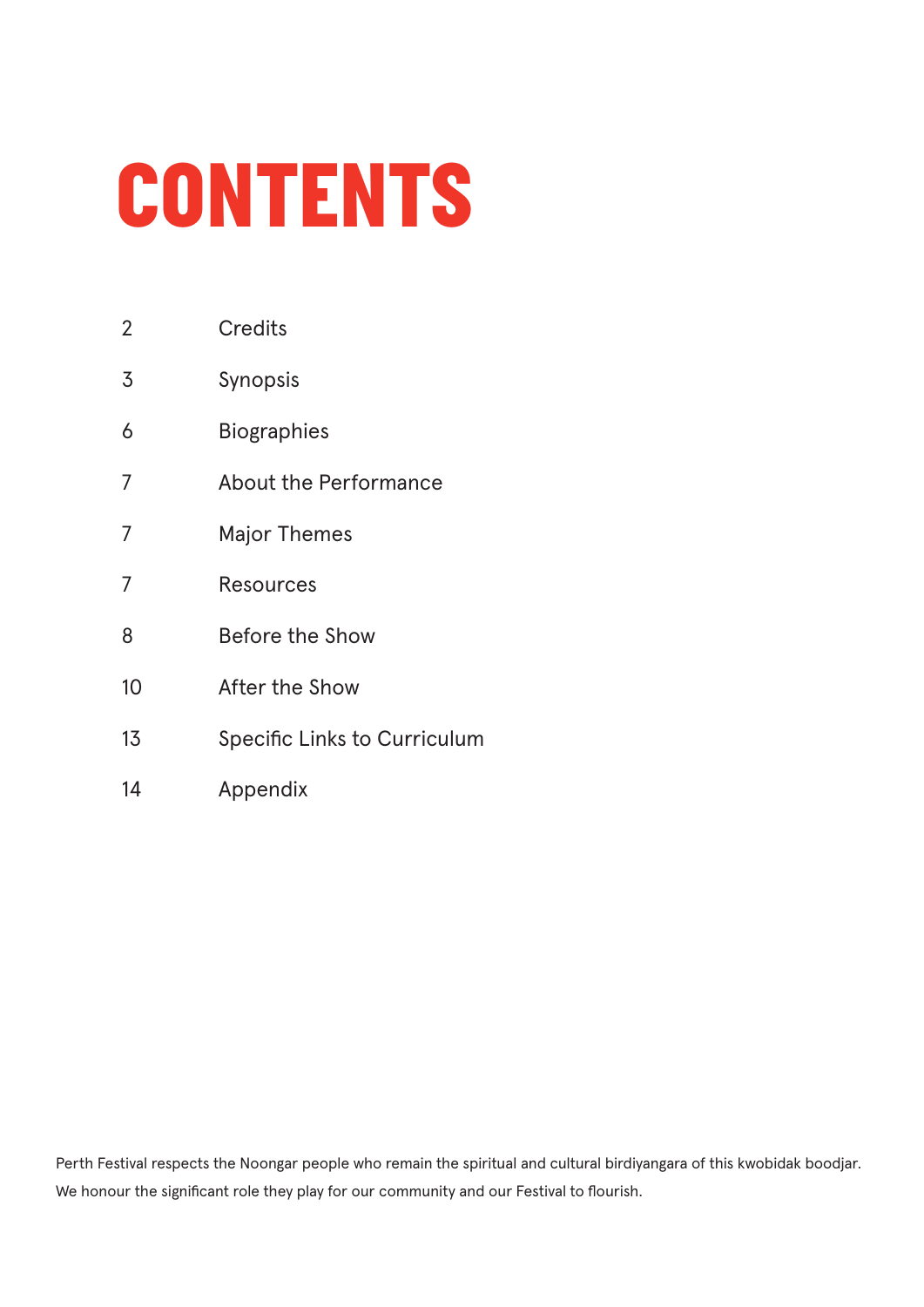### *CREDITS*

**Director & Adaptor** Kylie Bracknell [Kaarljilba Kaardn] **Translators** Kylie Bracknell & Dr Clint Bracknell **Editor & Senior Language Consultant**  Roma Yibiyung Winmar **Cultural Consultants** Judy Bone & Mitchella Hutchins **Set & Costume Designer** Zoë Atkinson **Lighting Designer** Mark Howett **Composer, Musical Director & Sound Designer**  Dr Clint Bracknell **Movement Director** Janine Oxenham **Dramaturg** Kate Mulvany **Stage Manager** Sue Fenty **Bell Shakespeare Consultants & Associate Directors** James Evans & Peter Evans **Cast** Cezera Critti-Schnaars, Bobbi Henry, Della Rae Morrison, Kyle J Morrison,

Mark Nannup, Trevor Ryan, Maitland Schnaars, Ian Wilkes, Rubeun Yorkshire

2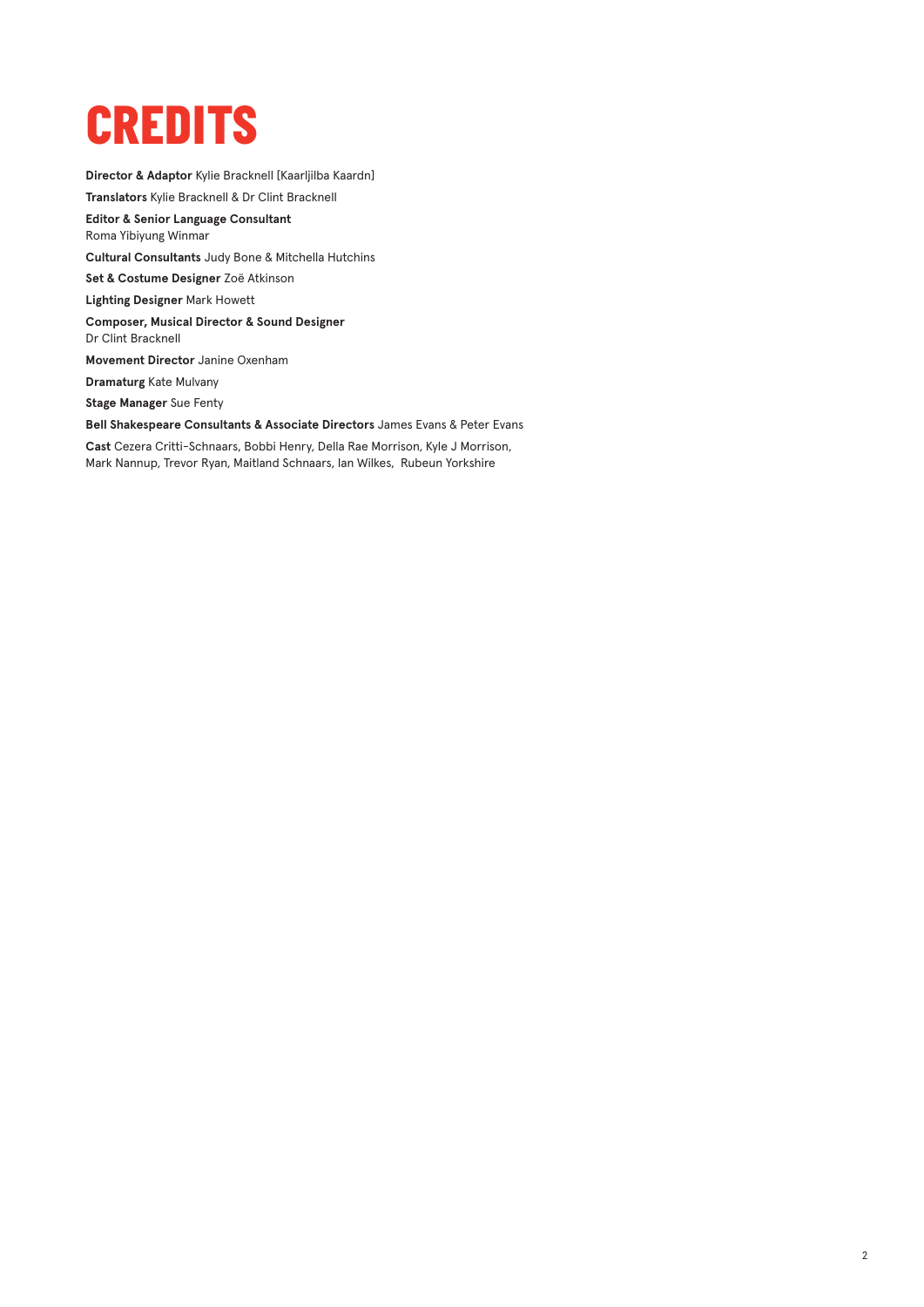## *SYNOPSIS*

#### **ACT I**

#### **SCENE I.**

We meet HECATE, the matriarch of ancient knowledge. She fears that her land is sick.

Three of her followers – the MISCHIEF MAKERS – appear. Hecate warns them that the land (boodjar) is weeping. Great business must be wrought to save it.

As she sings, Hecate uses fire to begin the process of healing.

#### **SCENE II.**

FLEANCE enters. She sings the same song as Hecate. She calls out to the night sky.

Hecate watches her descendant from across time as the fire crackles.

#### **SCENE III.**

The Mischief Makers arrange to meet someone called MACBETH upon a sandplain.

#### **SCENE IV.**

KING DUNCAN, his son MALCOLM, and LENNOX find a WOUNDED SERGEANT bleeding on the ground. He reveals he is only alive because of the bravery of a soldier named Macbeth.

King Duncan is given a note by a MESSENGER pronouncing his enemy has been overthrown. He decides to give Macbeth the man's title – THANE OF CAWDOR – as a reward for his heroics in battle.

#### **SCENE V.**

The Mischief Makers are talking when they suddenly hear a drum marking the approach of Macbeth. Finally we see the man himself, on his way home from a brutal war. He is accompanied by his best friend and fellow soldier, BANQUO.

The Mischief Makers tell Macbeth he is now the Thane of Cawdor. They also say one day he will be King.

The Mischief Makers turn their attention to Banquo and tell him his children shall also be Kings. Then they disappear into thin air, leaving the two men confused.

Lennox arrives and announces to Macbeth that he has been named Thane of Cawdor by King Duncan, due to his excellent service in battle.

Macbeth wonders to himself. The Mischief Makers' first two prophecies have come true – he is now Thane of Glamis and Thane of Cawdor. And now his mind starts to think murderous thoughts… How will the third prophecy come true to make him become King?

Lennox tells Macbeth that King Duncan has named his own son Malcolm "Prince of Cumberland". Once again, Macbeth's mind is pierced by dark thoughts. He tells Lennox to take him to the King and secretly reminds Banquo that they must speak at a later time about what has just occurred with the Mischief Makers.

#### **SCENE VI.**

LADY MACBETH is delivered a note from her husband Macbeth, telling her that he is finally returning home and that he is now *Cawdor-ap Maam* - Thane of Cawdor.

Lady Macbeth informs Fleance that King Duncan is coming to visit their house tonight with Macbeth. Fleance just wants to know if her father Banquo will be with them too, but Lady Macbeth is too entranced by the letter to reply.

#### **SCENE VII.**

Fleance anticipates her father Banquo's return from battle, hoping he is still alive. She sings the song passed through generations…

Banquo appears and sings with her as Hecate watches on, still worried for boodjar and its people.

Meanwhile, Lady Macbeth calls on the dark spirits to fill her with masculine energy – she needs strength to undertake a dire deed and cannot let any female empathy get in the way.

Macbeth arrives and embraces his wife. They speak of Duncan's imminent arrival. Lady Macbeth says they shall welcome the King, but it will all be for show. This couple has bigger plans tonight.

#### **SCENE VIII.**

King Duncan, Prince Malcolm, Banquo and Fleance arrive at the Macbeths'. King Duncan remarks how peaceful a place it is.

Lady Macbeth enters and welcomes them warmly to her home. She tells them Macbeth is awaiting their arrival.

#### **SCENE IX.**

Macbeth has a crisis of confidence as to why he has really invited Duncan to his home – to murder him and fulfil his own ambition of becoming King.

Lady Macbeth finds Macbeth. He tells her he cannot go through with their plan. She retaliates by questioning his manhood. Finally Macbeth agrees. Tonight Duncan shall die.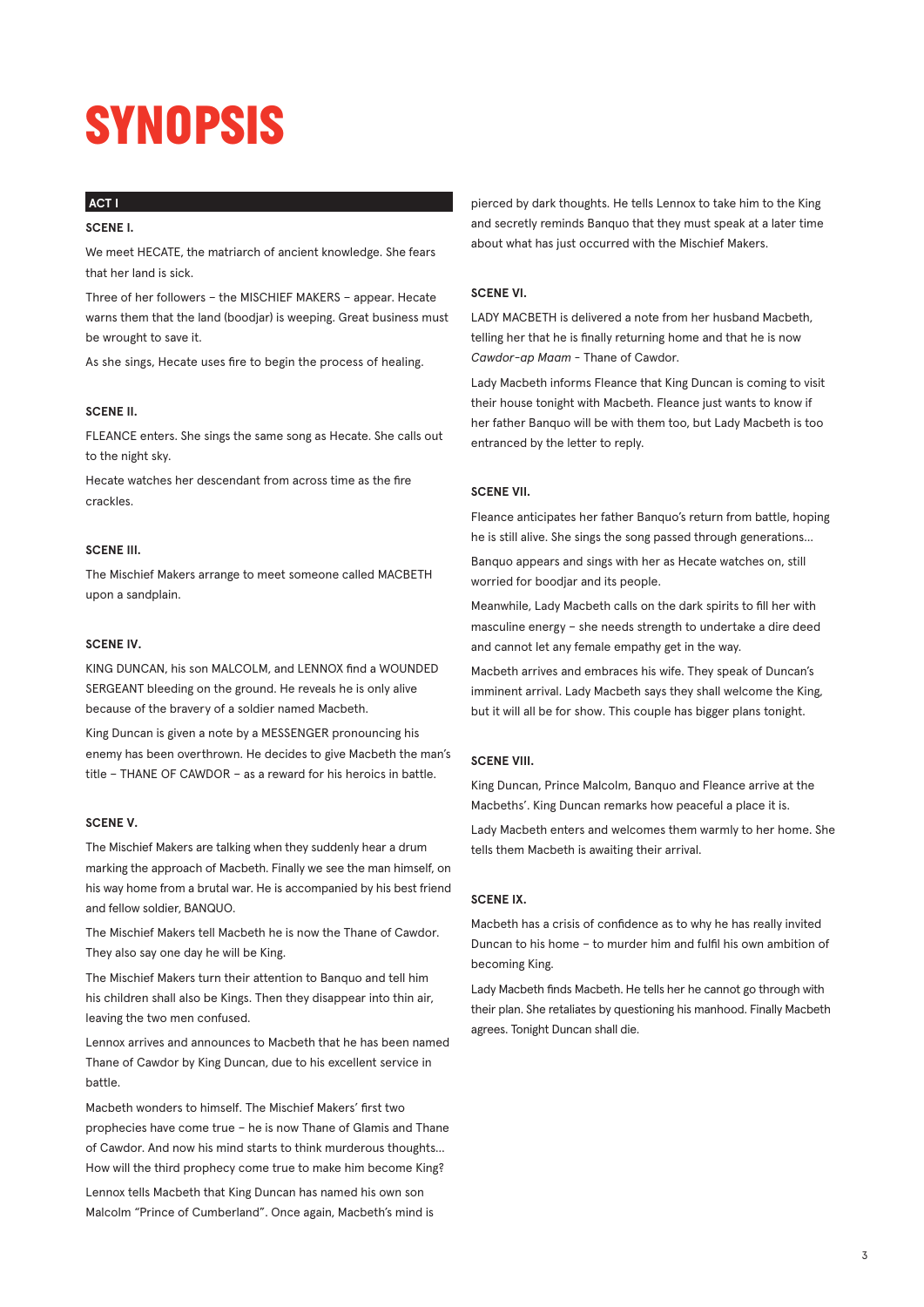## *SYNOPSIS*

#### **ACT II**

#### **SCENE I.**

Banquo and his daughter Fleance meet outside the Macbeth home late at night.

Hecate watches, unseen. Banquo remarks that the moon and stars have not appeared tonight – something ominous is afoot.

Macbeth appears suddenly. Banquo tells him he dreamed about the Mischief Makers and their prophecies. Macbeth says he doesn't think about them at all and tells him they will talk about it another time – he has great honours in store for Banquo.

Banquo, wary of his friend's behaviour, departs with Fleance.

Macbeth has a vision – he sees a dagger floating in front of him. He knows it's telling him that the horrific deed must be done now…

#### **SCENE II.**

Lady Macbeth appears. She is a bundle of nerves – she keeps hearing strange sounds. She figures it's Macbeth killing Duncan. She reveals she has drugged his attendants and left their daggers out for Macbeth to use.

Suddenly Macbeth appears, bloodied. He informs her he has murdered King Duncan. He tells her that he heard a voice in his head cry, "Macbeth shall sleep no more" as he slaughtered the King. Lady Macbeth notices he is still holding the daggers. She berates him for not leaving them behind. She takes them back to the scene of the crime. While she is gone, Macbeth hears knocking within. It terrifies him.

When Lady Macbeth returns, her hands are wet with blood, like Macbeth's. The two of them listen to the haunting knocks.

#### **SCENE III.**

Hecate can also hear the ghostly knocking. She calls out to it, questioning its purpose.

The fire draws closer.

#### **SCENE IV.**

The next morning MACDUFF, a renowned soldier, arrives at the Macbeth's to meet with King Duncan.

Lennox remarks to Macbeth that there was a strange energy in the air last night. Macbeth agrees – 'twas a rough night.

Macduff discovers the grisly murder scene. He wakes everyone up to inform them. Prince Malcolm is stunned into silence.

Macbeth reveals he has killed the attendants because he was so angered by their actions. Lady Macbeth pretends to faint as a distraction from her husband's violence.

The men agree to band together to avenge the King. They leave Malcolm alone. He grieves his beloved father, the King. Hecate

watches and sings her ancient song to him. Malcolm decides there is a conspiracy going on. He must find a safer place to reside.

#### **SCENE V.**

Macduff and Lennox discuss who was really responsible for the murder of King Duncan. They don't believe the culprits were the attendants. Could it be Malcolm, who has since fled? If so, then Macbeth will become King.

Hecate watches on, unseen. She realises her Mischief Makers have taken things into their own hands.

#### **ACT III**

#### **SCENE I.**

Fleance draws a portrait of the new King and Queen Macbeth.

Banquo ruminates to Macbeth on how quickly the Mischief Makers' prophecies seem to have taken hold. Macbeth picks up on his friend's suspicion. He remembers the Mischief Makers' prophecy to Banquo…

Macbeth hires two murderers to kill Banquo and Fleance that night.

#### **SCENE II.**

Night. Lady Macbeth finds Macbeth lost in his own dark thoughts. She tells him to prepare himself for the dinner party they are having that night.

He tells her he has more dark plans in store.

#### **SCENE III.**

In a forest, the murderers ambush Banquo as Hecate protects Fleance.

Fleance escapes. Hecate buries Banquo.

The fire gets closer.

#### **SCENE IV.**

The Macbeths hold a dinner party.

A Murderer informs Macbeth that Banquo has been killed, but Fleance got away.

Banquo's ghost appears at the party, unseen by everyone but Macbeth.

Macbeth falls into madness, and the party ends abruptly.

#### **SCENE V.**

Hecate uses her magic to draw the Mischief Makers in. She sees what trouble they have been causing. She renders them useless. The fire gets closer.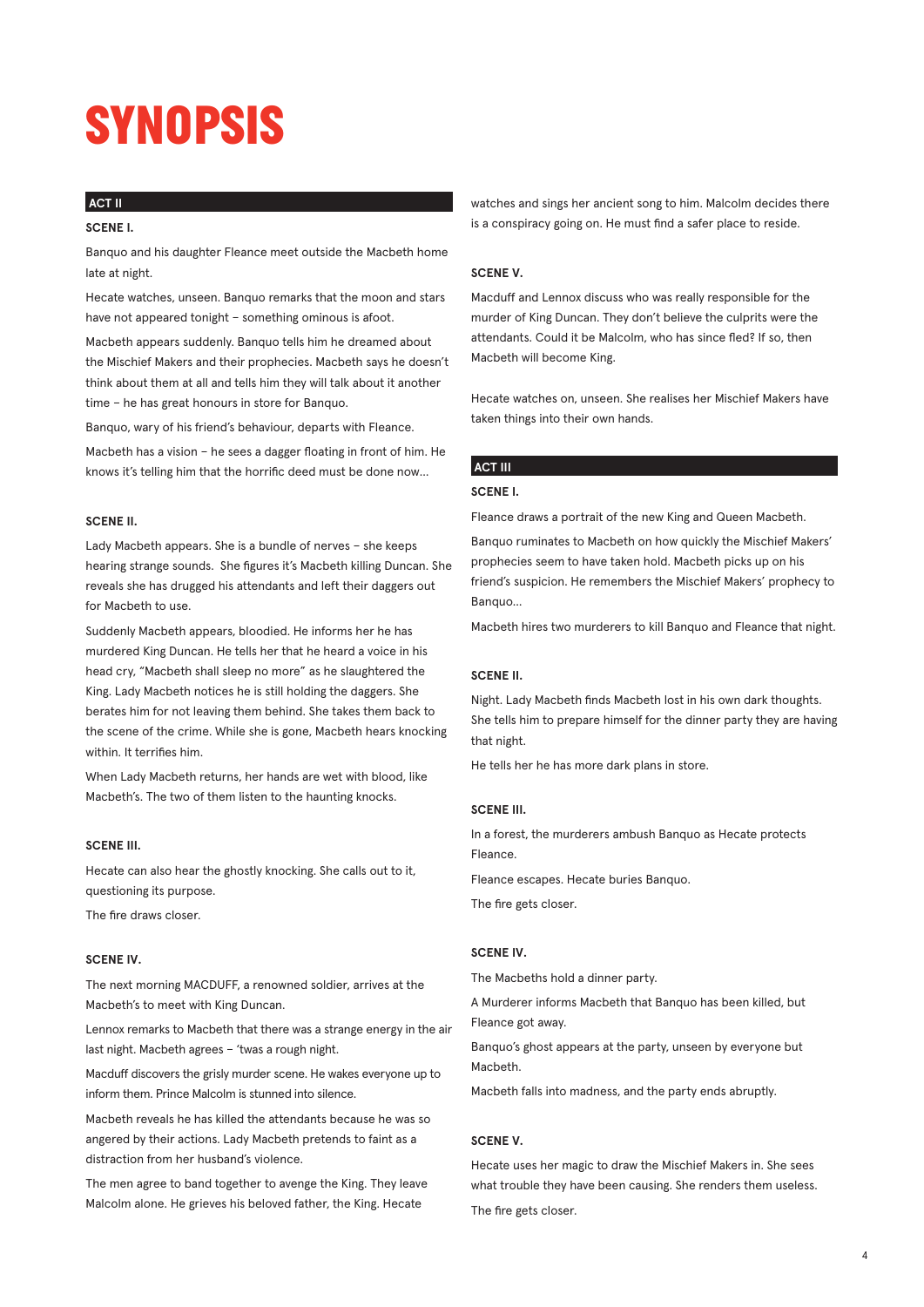## *SYNOPSIS*

#### **ACT IV**

#### **SCENE I.**

Macbeth meets with the Mischief Makers once more, but the spirits cannot speak to him – Hecate has forbidden it.

Finally they crack, warning Macbeth of Macduff, and of an approaching forest. Macbeth sees Banquo's ghost rise from the ngarma hole before vanishing along with the Mischief Makers.

Lennox finds Macbeth quivering with terror. He informs him that after the strange deaths of so many people, Macduff has fled to prepare for war.

#### **SCENE II.**

Lady Macduff and her son speak about Macduff, and how they will survive now he has fled.

They are killed by the three murderers.

Hecate watches, bereft. Boodjar is still in disarray.

#### **SCENE III.**

Malcolm and Macduff meet, each suspicious of the other.

Macduff tells Malcolm the story of their people. Macduff shares a song that Duncan once taught him. Malcolm joins in. They are now allies.

Lennox enters and tells Macduff his wife and child have been slaughtered under Macbeth's orders. Lennox and Malcolm bring the grieving Macduff strength by singing the 'Sergeant Song'.

#### **ACT V**

#### **SCENE I.**

At the Macbeths', a DOCTOR OF PHYSIC (Duncan's Ghost) and a WAITING-GENTLEPERSON (Banquo's Ghost) watch as Lady Macbeth sleepwalks, tortured by her own conscience.

#### **SCENE II.**

Macbeth is in a wretched state as Macduff's army come ever closer. The words "Beware Macduff" ring in his brain. He tells his attendant – SEYTON (Hecate) – to prepare him for battle and demands the doctor cure his wife of her sickness. The doctor says he has no remedy.

#### **SCENE III.**

Macduff, Lennox and Malcolm cover themselves with branches gathered from the ngarma hole. They continue their advance on Macbeth. They have become a kind of moving forest.

#### **SCENE IV.**

Macbeth hears Lady Macbeth has died. He ruminates that nothing affects him anymore. He speaks savagely of the weary, pointless drudge of life.

#### **SCENE V.**

Macduff arrives. He and Macbeth fight brutally and Macbeth is decapitated.

#### **SCENE VI.**

Fleance mourns for boodjar and its inhabitants. She is watched by her father Banquo's ghost.

Malcolm mourns his own father. He is watched by King Duncan's ghost. Hecate watches as the two fatherly ghosts sing a song of hope to their grieving children.

Fleance and Malcolm are connected in spirit and song, for all time.

Macduff crowns Malcolm with the crown from Macbeth's decapitated head.

Hecate crowns Fleance, her descendant, placing a symbolic crown upon her head.

#### **SCENE VII.**

Hecate breathes in the new future. Her job here is complete.

New life will grow.

The fire ignites, lighting up boodjar.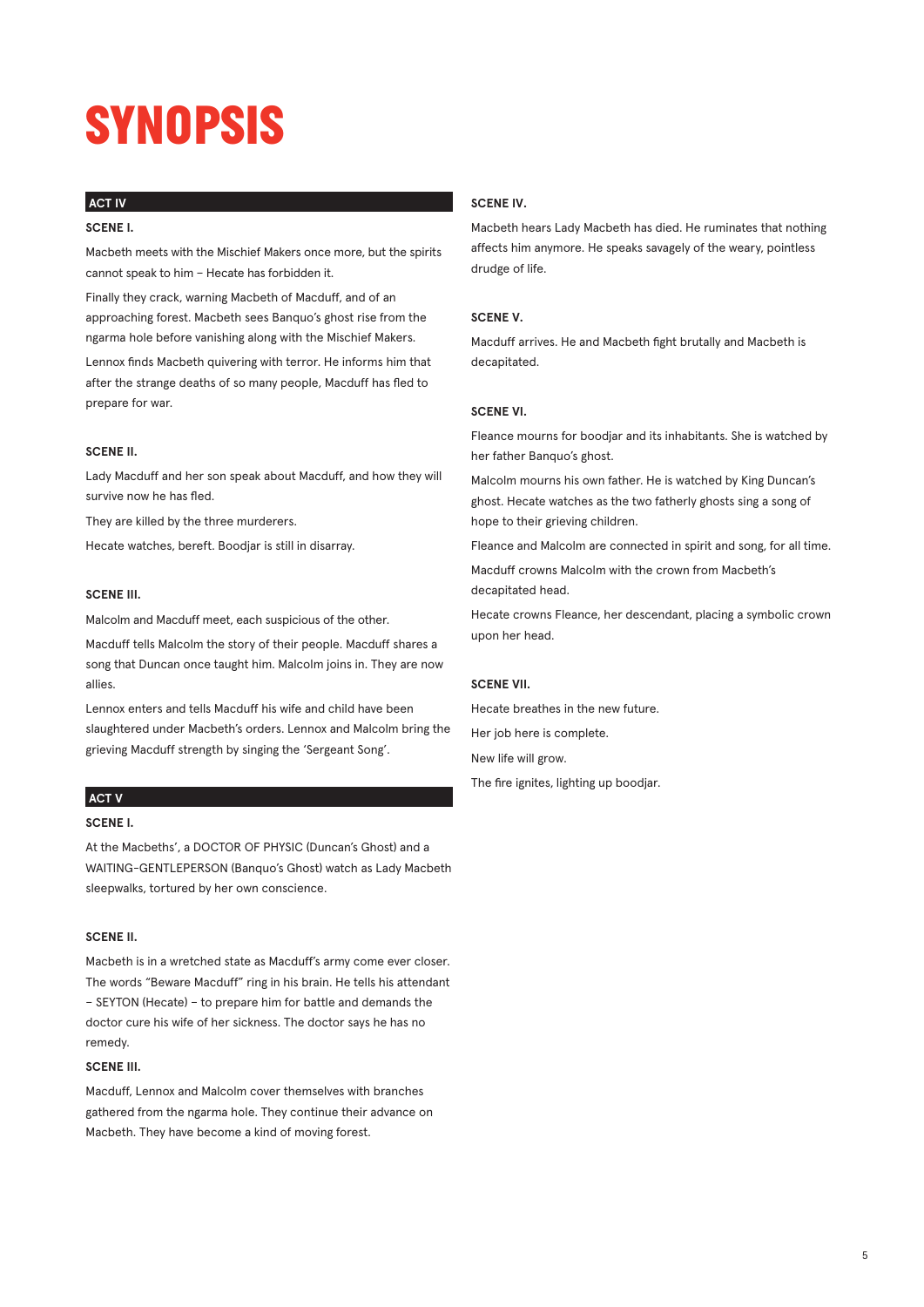## *BIOGRAPHIES*

### *KYLIE BRACKNELL (KAARLIJILBA KAARDN)*

DIRECTOR, ADAPTOR & TRANSLATOR

Kylie Bracknell [Kaarljilba Kaardn] is an Aboriginal Australian actor, writer, TV presenter and theatre director from the south west of Western Australia – the Noongar nation. As an actor, she has appeared in television programs such as *The Gods Of Wheat Street* and *Redfern Now*, films including *Ace Of Spades, Stone Bros* and *SA Black Thing* and theatre productions *Black is the New White*, *The Sapphires*, *The Caucasian Chalk Circle*, *The White Divers Of Broome*, *A Midsummer Night's Dream*, *Romeo And Juliet*, *One Day In '67*, *King Hit* and *Aliwa*.

Bracknell directed *Windmill Baby* as associate artist at Belvoir Street Theatre and has served as assistant director on short film and theatre productions. She was also co-artistic director for the large-scale *Welcome To Country* event as a part of the 2006 Perth International Arts Festival. She co-wrote the short film Main Actors and has translated selected Shakespearean sonnets into the Noongar language for a performance at Shakespeare's Globe in London as part of their 'Globe to Globe' festival (2012).

Bracknell has coordinated and managed a variety of theatre, film and television, and radio industry programs. She was senior workshop leader for Yirra Yaakin's 'Sonnets in Noongar' schools program, script and acting coach for ILBIJERRI Theatre Company, program manager of the Media and Screen Industry Indigenous Employment Program for Screen Australia and manager of the Indigenous department at AFTRS.

#### *DR CLINT BRACKNELL*

#### TRANSLATOR, SOUND DESIGNER & COMPOSER

Dr Clint Bracknell is a musician, songwriter and ethnomusicologist from the Wirlomin clan of the Noongar nation of the southeast coast of WA. He has a PhD focused on the sustainability of Noongar song and is a current Vice-Chancellor's Teaching and Research Fellow at WAAPA. As well as working in academia, Dr Bracknell has composed for several theatre productions and was nominated for best original score at the 2012 Helpmann Awards. His theatre credits include *Skylab* (Black Swan & Yirra Yaakin) *The Caucasian Chalk Circle* (Black Swan), *The Palm Island Strike of 1957* (Mission Songs Project), *King Hit* (Yirra Yaakin) and Shaun Tan's *The Red Tree.* (Barking Gecko)

### *ROMA WINMAR*

#### EDITOR & SENIOR LANGUAGE CONSULTANT

Roma Winmar / Yibiyung is from the Wirlomin Noongar group of WA's south coast. She is 'Elder in Residence' for Kurongkurl Katitjin Centre for Indigenous Australian Education & Research at ECU's Mt Lawley Campus.

Winmar was the language and culture consultant on a range of nationally and internationally performed theatrical works, including *Yibiyung* written by her daughter Dallas Winmar. She has worked significantly in Indigenous education and the arts where she is continuously working to promote Noongar language and cultural activities and has translated many children's songs into Noongar.

Winmar was awarded the Barry Hayward Outstanding Achievement Aboriginal Individual Award in 2005. She sits on the Department of Education's Curriculum Council in setting standards and educational expectations for Noongar language taught at secondary and TEE levels.

#### *KATE MULVANY* **DRAMATURG**

Kate Mulvany is an award-winning playwright and screenwriter. In 2018 her adaptation of Ruth Park's acclaimed novel *The Harp in the South* premiered at the Sydney Theatre Company to much acclaim and won the award Best New Australian Work at the Sydney Theatre Awards. In 2017 her AWGIE-nominated play *The Rasputin Affair* was produced at the Ensemble Theatre. Her adaptation of Craig Silvey's *Jasper Jones* recently opened at the QTC after being produced at Belvoir Street Theatre and the MTC, in two separate productions following its Barking Gecko premiere in 2015 and has enjoyed great success. In 2015 Mulvany's play *Masquerade*, a reimagining of the much-loved children's book by Kit Williams, was co-produced by the Griffin Theatre Company and the STCSA and performed at the Sydney Opera House for 2015 Sydney Festival and the State Theatre Company of South Australia as well as for Melbourne Festival. Her autobiographical play *The Seed*, (Belvoir Street Theatre) won the Sydney Theatre Award for Best Independent Production. Her *Medea*, co-written with Anne-Louise Sarks, having been produced by Belvoir Street Theatre in 2012, won several awards including an AWGIE and five Sydney Theatre Awards, and has gone on to be produced in Poland, the Gate Theatre in London and most recently in 2018 Basel, Switzerland, to rave reviews. Other plays and musicals include; *The Danger Age*, *Blood and Bone*, *The Web*, *Somewhere* (co-written with Tim Minchin for the Joan Sutherland PAC) and *Storytime*, which won Mulvany the 2004 Philip Parsons Award. She is also an award-winning stage and screen actor with credits with many of the major Sydney theatre companies and in many television dramas and films.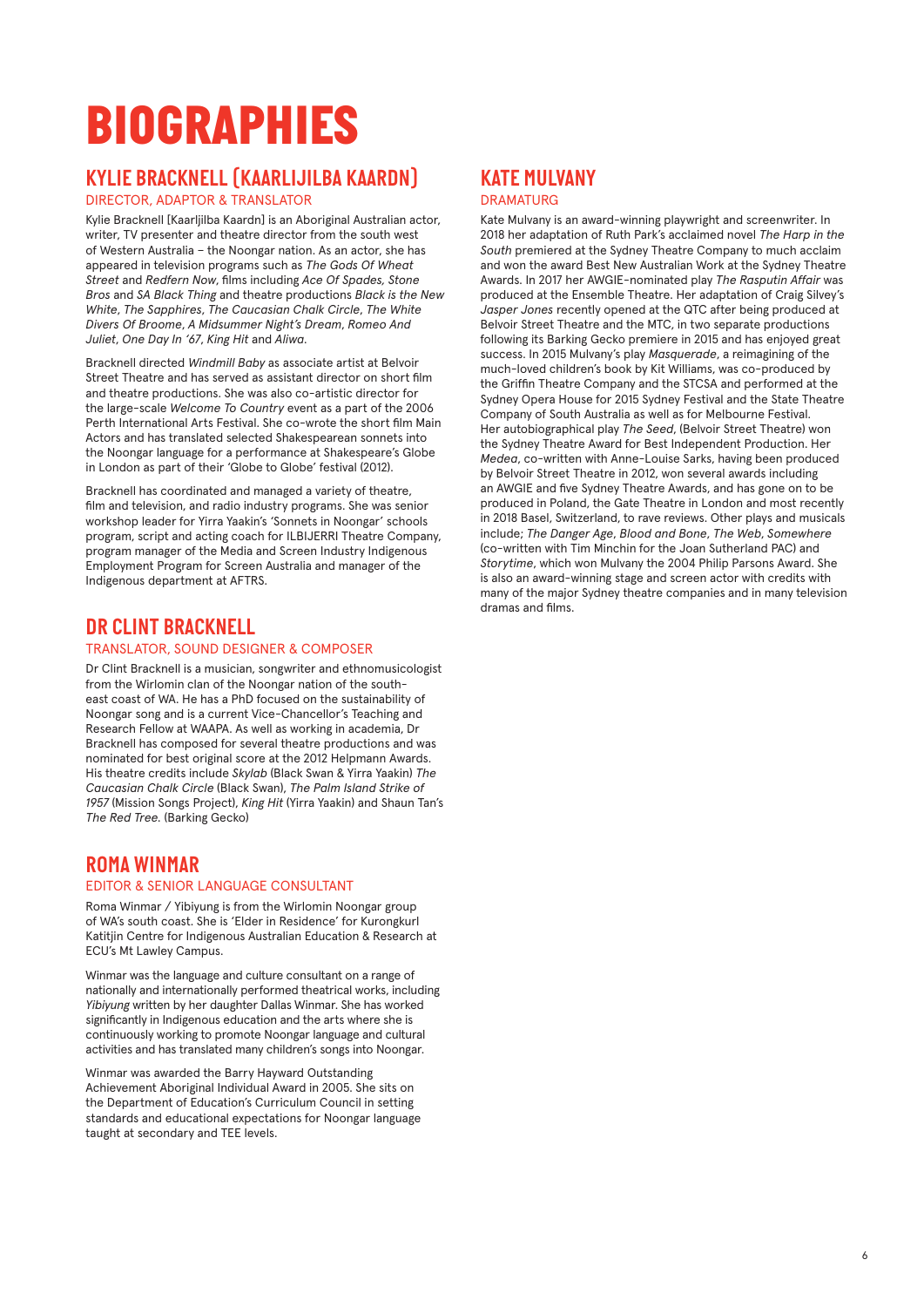## *ABOUT THE PERFORMANCE*

Shakespeare's *Macbeth* is reimagined, set in a Noongar-speaking world. Putting a spin on a classic, Hecate is the centrepiece of the show, watching over Macbeth's demise from a noble man to a traitor, all whilst knowing that the natural order of state over the individual's greed must be restored.

The majority of the population lives in high density areas and we rarely have the chance to hear Noongar spoken fluently. This production gives students a chance to be fully immersed in language without the aid of English.

The language is to be celebrated alongside the character of Hecate, representing the powerful matrilineal history within Noongar culture.

## *MAJOR THEMES*

The major themes explored within *Hecate* are Greed, Power, Betrayal, Honour, Connection and Spirituality.

This particular work also includes the theme of 'natural order'.

## *RESOURCES*

Yirra Yaakin website: <https://yirrayaakin.com.au>

Noongar Language website: <https://www.noongarculture.org.au/language/>

The West Australian Article on Hecate:<https://www.pressreader.com/australia/the-west-australian/20200111/283931704679845>

Bell Shakespeare Learning Resources: <https://www.bellshakespeare.com.au/learning/resources/>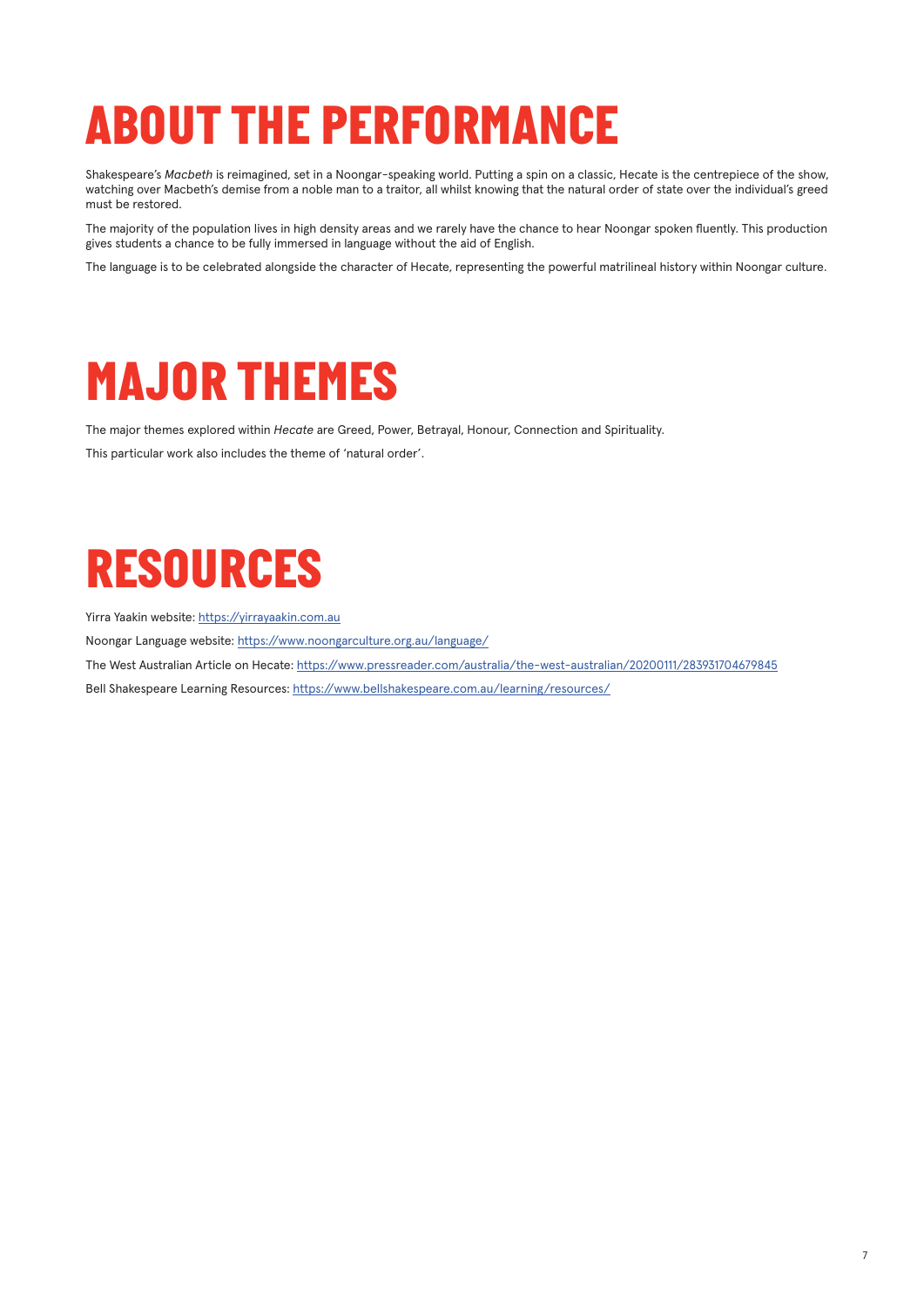## *BEFORE THE SHOW*

### *CREATE A DEBATE USING RESEARCH*

How do you pronounce *Hecate*? It is pronounced Hecate (with the accent on the e) or Hecat?

There are lots of competing thoughts on how to pronounce this work's title. The former is a Greek Goddess, however the latter's pronunciation is different when she appears in Shakespeare's Macbeth. So how do you pronounce this current work?

One team will be for the accent, which is the supporter of the Greek Goddess of religion and mythology.

The other team will be for without the accent, which is the supporter of the Shakespearean pronunciation of Hecate, a character within the text of *Macbeth*.

### *MACBETH'S NARRATIVE*

Divide the class into groups of 3 – 4 students and give each group a theme from the below list. Make sure the groups are in physical order (1 – 7) that appears in the list. A large circle is best. Each group should then prepare a tableau or small scene depending on skill, that corresponds to their theme.

- 1. Victory
- 2. Prophecy
- 3. Betrayal
- 4. Power
- 5. Guilt
- 6. Conviction
- 7. Revenge

In order from 1 to 7, students will present their tableaux / scenes. After presenting their work, you can then introduce a quick summary of Macbeth, which will correspond with the tableaux presented.

- 1. The Victory on the battlefield, which Macbeth excels in.
- 2. The Prophecy of the Witches, which foretells Macbeth becoming King.
- 3. The Betrayal of the King by Macbeth and Lady Macbeth and the fleeing of the heir to the throne.
- 4. The Power in becoming King
- 5. The Guilt after seeing Banquo, Lady Macbeth sleepwalks
- 6. The Conviction in himself after hearing more of the witches' prophesies
- 7. Revenge of McDuff and Fleance on Macbeth and the death of Lady Macbeth

Teachers are welcome to elaborate on each point as necessary. A more detailed synopsis of *Macbeth* can be found in this resource.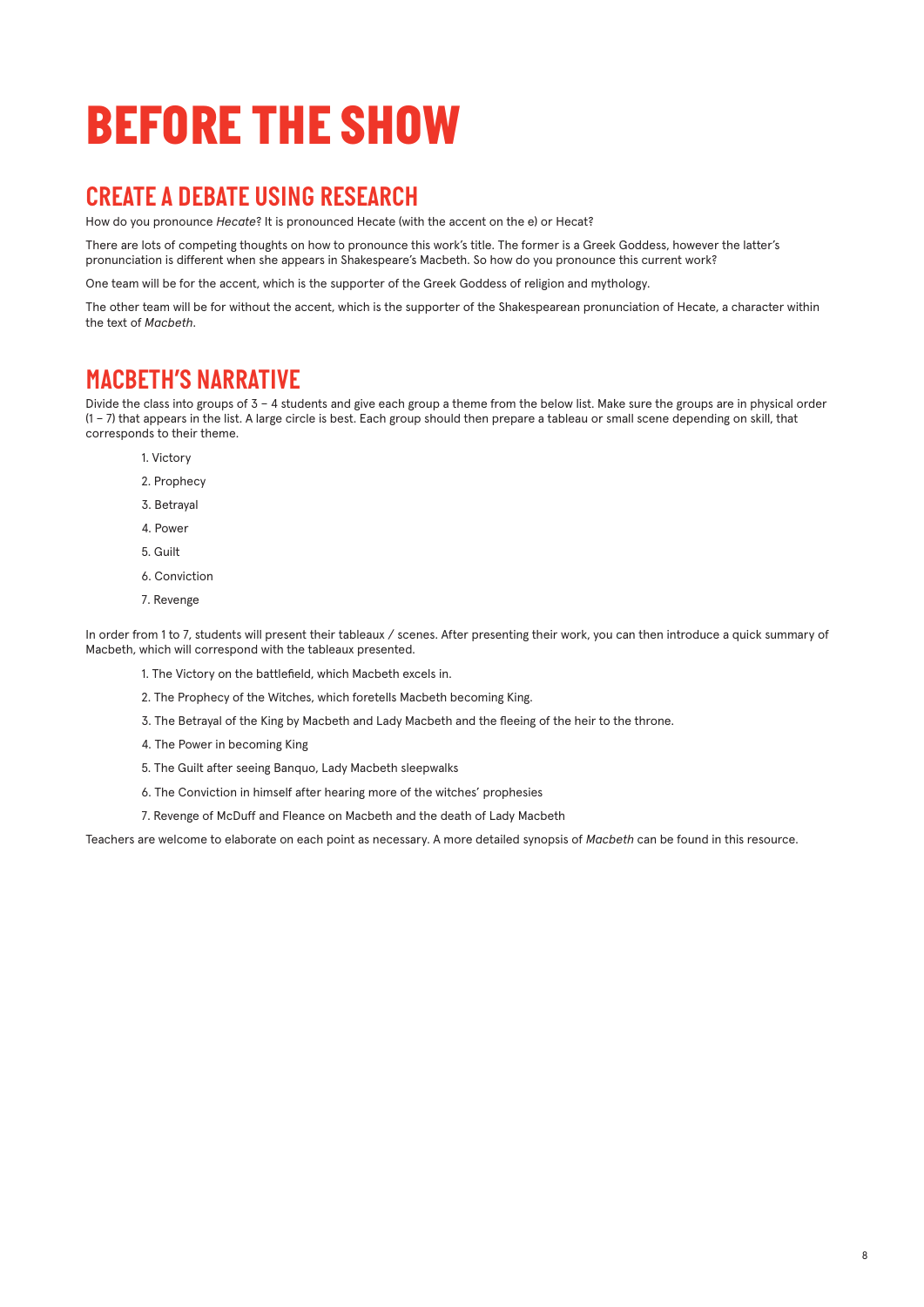#### *PERFORMANCE PROTOCOLS* **MAKING THE MOST OUT OF THE PERFORMANCE**

These activities are intended to maximise the theatre experience for all audience members. These activities guide students through a series of engagements intended to get them thinking about how and why they should behave in particular ways and what their behaviour means in this context.

#### **OBJECTIVES**

Students will develop their awareness and understanding of:

- Theatre etiquette
- Appropriate behaviour for an audience
- Relationship between performers and the audience

#### **DISCUSSION POINTS**

Live performance involves performers acting and interact in real time, before your eyes. The audience is active in the way they view the performance. The performers on stage can hear and see you; your reactions and your behaviour can contribute to, disrupt or disturb their performance. The audience can have a big influence on the energy, pace and vibe of the actors and the performance as a whole.

#### **ACTIVITY**

Talk to your students about whether they have been to the theatre before. Use the following questions to guide their discussion:

- What show did you see?
- Who did you go with?
- Where did you see it?
- What was the show about?
- Were the performers professional or amateur?
- What did it make you think about?

Split the class into small groups and ask them to create a list of behaviour they consider appropriate and inappropriate for different settings. Assign the groups the following settings:

- Footy match
- School assembly
- Cinema
- Rock concert
- **Theatre**

Come back together as a whole group and ask groups to feed their thoughts back to the group. Create a matrix that compares different kinds of behaviour across each setting. For example:

|                         | Footy Match | Assembly | Cinema | <b>Rock Concert</b> | Theatre |
|-------------------------|-------------|----------|--------|---------------------|---------|
| <b>Talking</b>          | Yes         | No       | No     | Yes                 | No      |
| Eating                  |             |          |        |                     |         |
| Walking in and out      |             |          |        |                     |         |
| Laughing / crying       |             |          |        |                     |         |
| Booing / shouting       |             |          |        |                     |         |
| Using your mobile phone |             |          |        |                     |         |

Based on the above, discuss the conclusions students have come to about attending a live performance and compile a series of protocols to guide their behaviour. Ensure elements in the appendix at the end of this document are included.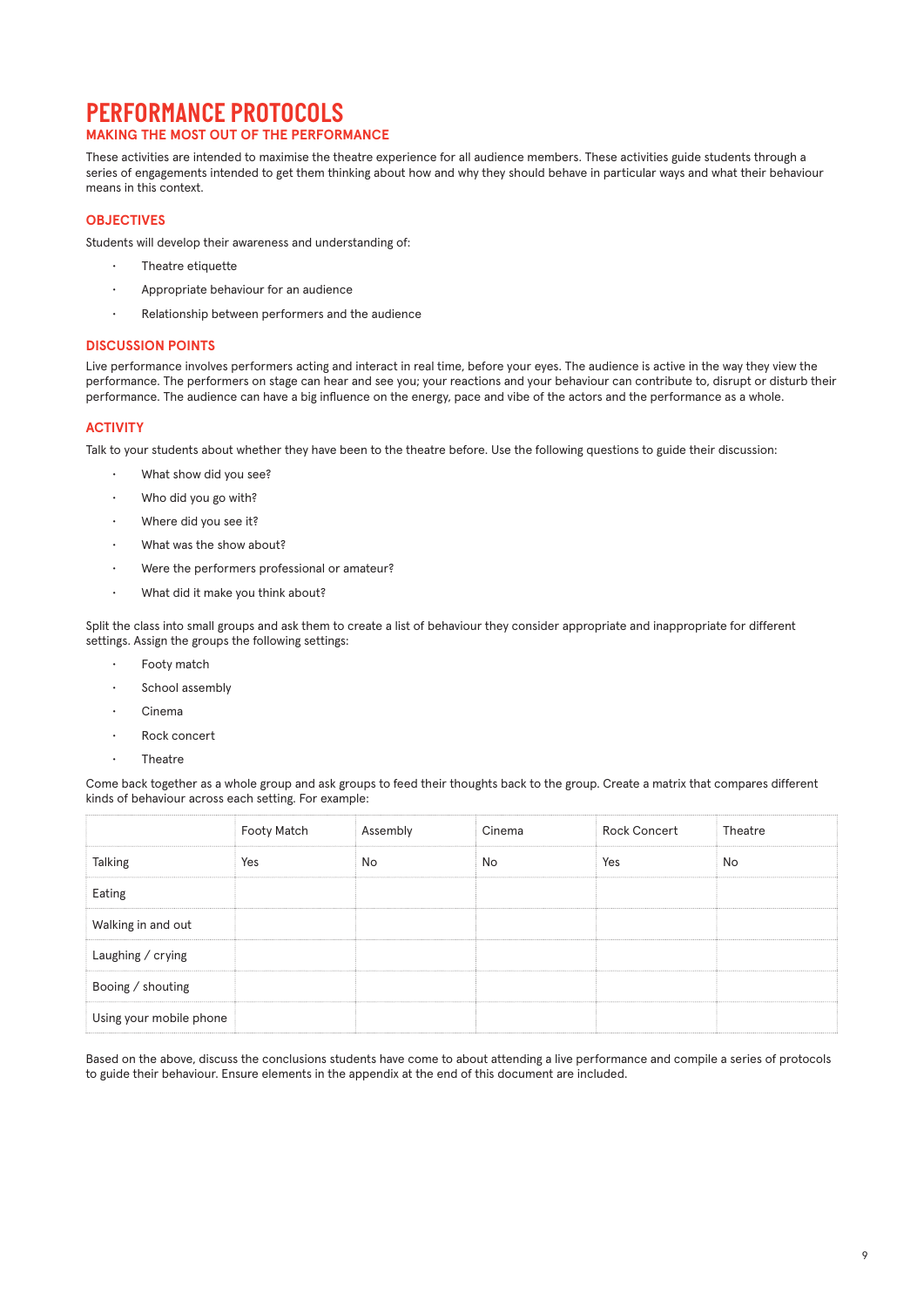## *AFTER THE SHOW*

### *SCRIPT INTERPRETATION*

#### **OBJECTIVE**

Below is an excerpt from Yirra Yaakin's *Hecate*. The performance is entirely in the Noongar language.

Read through the excerpt and discuss.

- This happens early in the performance, what is Hecate preparing us for in this excerpt?
- What is her role in the play?
- What is the intent in commenting on the land?
- How is mood established?
- Is this excerpt relevant to our current context?
- *Hecate* is performed completely in Noongar, what do you think about the choice not to have subtitles during the performance?
- Do you think audience still understood intent and mood if they do not understand the language?
- What impact did this have on the audience?

#### **HECATE**

| Nyornditj ngala boodjar                            | Alas, our country!<br>Alas, poor country!                                                     |
|----------------------------------------------------|-----------------------------------------------------------------------------------------------|
| Baal weyarn kaaditj keny. Baalang kwerl            | fear know alone. Her name<br>Almost afraid to know itself. It cannot                          |
| Yooart 'ngaangk', yeyibaalang kwerl ngalang bookal | mother, now her name our grave,<br>Be called our mother, but our grave, where nothing         |
| nyoongara kaaditj-bt, ba kaaw-kaawiny              | people know-not, and laughing<br>But who knows nothing, is once seen to; smile                |
| Maya waaliny worl-ak darapiny nidja                | Voice cry sky-on diving here<br>Where sighs and groans and shrieks that rend the air          |
| Nyoongara dwonka-bt: yeyi koort-weliny bakitj      | people ear-without: now sorrowful fight<br>Are made, not marked; where violent sorrow seems   |
| Baalap djoorabiny. Nyoongar noitj:                 | They happy-being. Person dead:<br>A modern ecstasy. The dead man's knell                      |
| Baal kwerl kiin, nobangkar ba maandiyangkar        | his name without, boys and young-women<br>Is there scarce asked for who, and good men's lives |
| Baalap wirndang ba djenawirdoo                     | They worn-out and finished,<br>Expire before the flowers in their caps,                       |
| Kert-kert noidjabiny                               | Quick dead-becoming.<br>Dying or ere they sicken.                                             |
| Boodjar baal waaliny                               | Land it crying.                                                                               |

*It weeps.*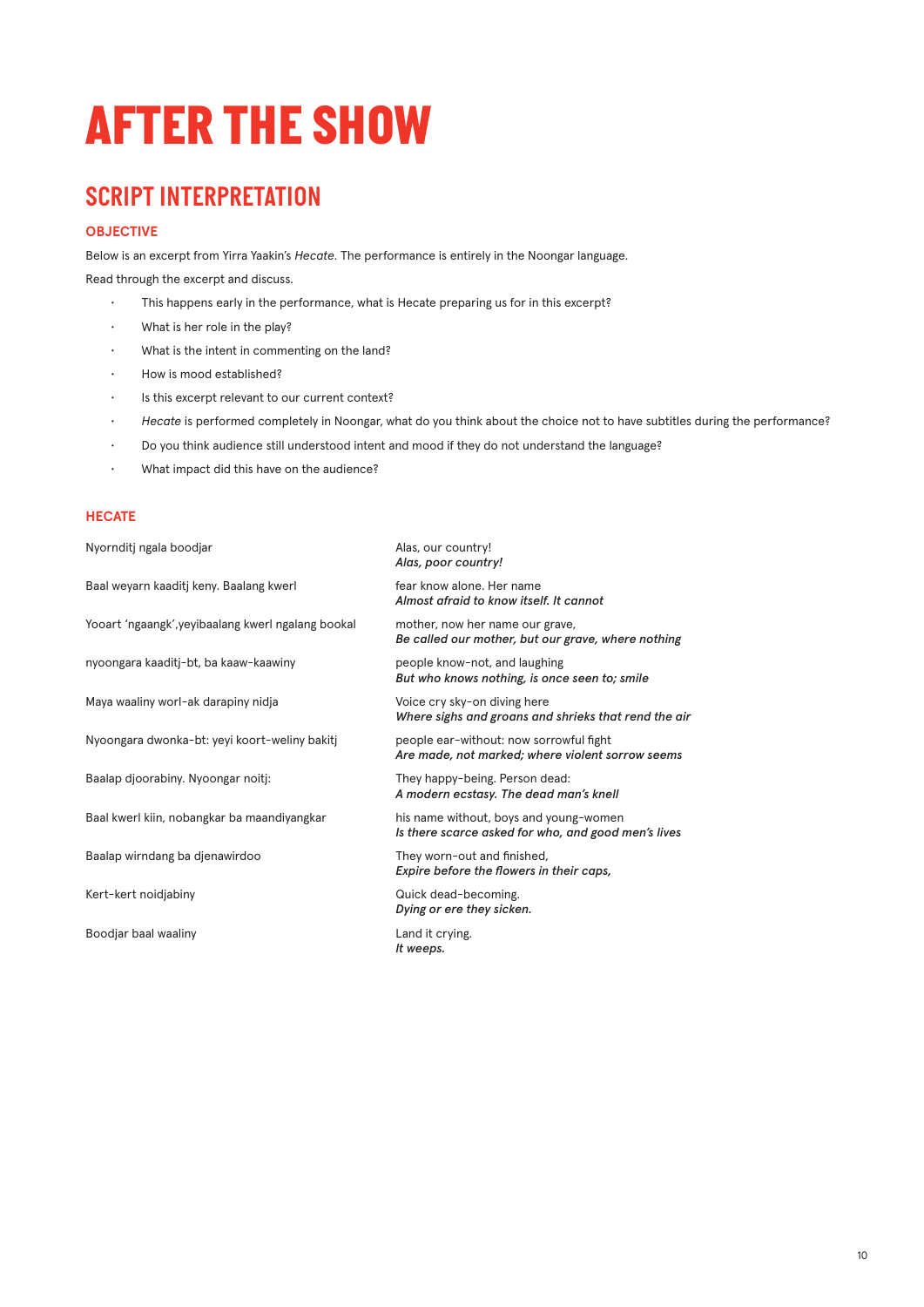### *SOUNDSCAPES*

Natural sounds are used continuously throughout the performance. Create a changing landscape using vocal sounds, objects and body percussion

Split the class into three groups:

- One group builds a fire,
- The next group builds a storm,
- The last group does the calm afterwards bird sounds, soft wind etc.

Give groups ten minutes' preparation time to create their soundscapes. You can supply materials (for example aluminum and cellophane) to help support the vocal soundscapes.

When ready to perform, sit students down in their groups and ask them to close their eyes. You could turn the lights down as well, so it becomes an auditory experience.

Walk around the room, letting each group know when they can start their next section.

Encourage the group to discuss the effect of soundscapes on live performances and the creation of mood. What are other ways that soundscapes can be created?

### *MAGIC MIME*

The Witches or Mischief Makers often play physical games with each other.

First stand the entire class in a circle and throw a tennis ball to one another. Try to remember the weight and speed. After a while take the ball away. Go slowly as you recreate the ball throwing. After a while you can experiment with speed, height, energy and tension. For example what is the reaction when a student throws the ball fast at someone's foot? How do they mime jumping out of the way? Play with facial reactions as well.

Split the class into smaller groups, then students can start to create a small scene where they play tricks on each other, using a slapstick comedy sensibility. Trip up, mime throwing objects at each other or taking each other's voice away by using hand gestures. Encourage students to get creative at being mischievous.

### *SOUNDSCAPES & MIME*

Students can combine both soundscapes and mime in an improvised ensemble activity to develop collaboration and focus.

Split the class in two. One group is in charge of the soundscapes, creating the ebbs and flows of the storm. Explain a storm can have many different mutations and to experiment as much as they can. The group can face inwards, eyes closed and improvise their performance, listening and responding intuitively to each other.

The other group will continue to play out their mischievous movements but now they will react to the soundscapes. For example, when the rhythm increases, the energy and dynamics they are working with can be adjusted. The practitioner Laban's work can be used to expand upon this exercise.

The performance will end when the students feel there is a natural ending.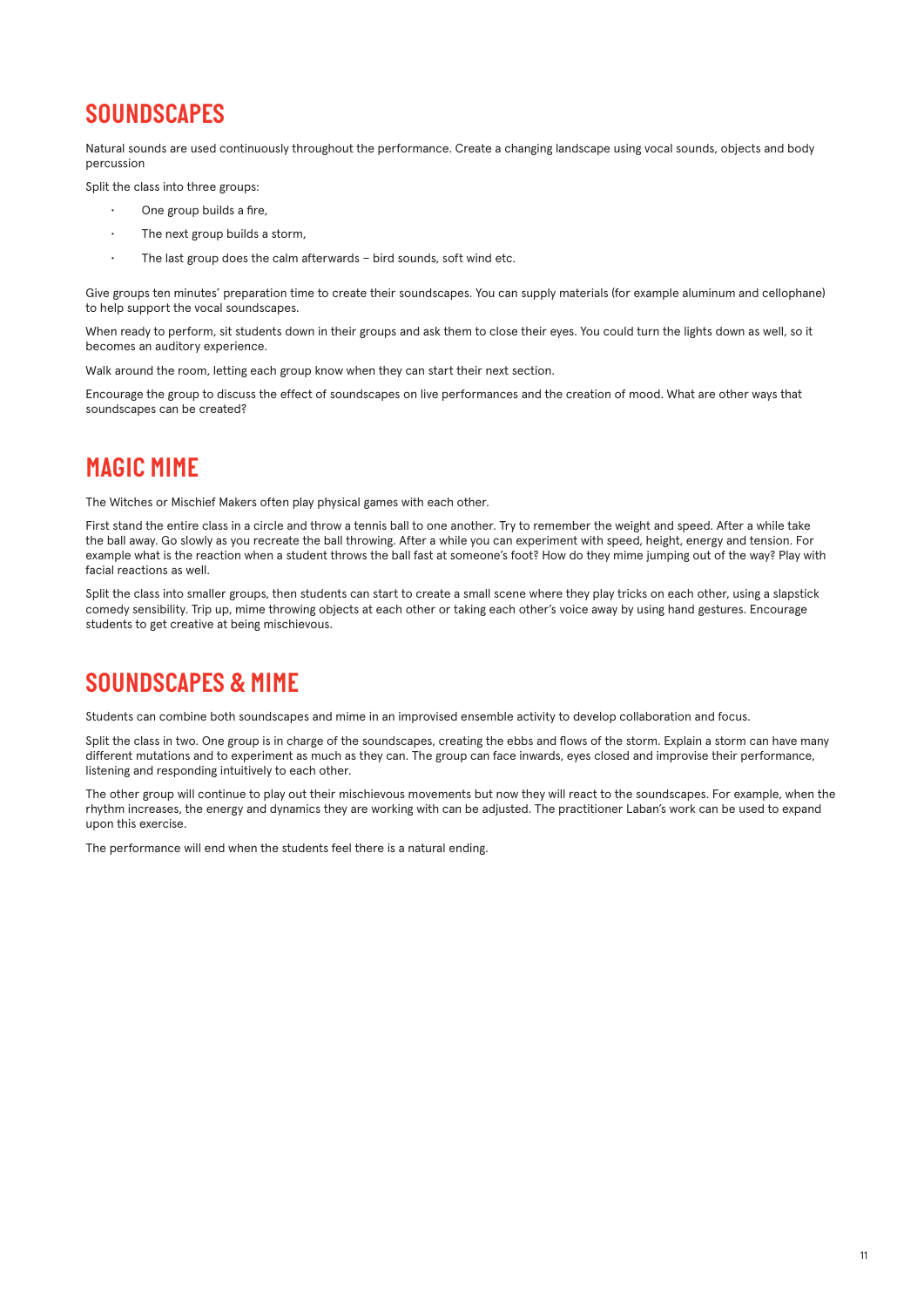### *REVIEWING LIVE PERFORMANCE*

There are many different ways to write a review, as reviews express an individual's thoughts and feelings about a show.

Traditional reviews will often:

#### **Give the reader brief background information about a production**

- Title of show (mention playwright or choreographer if relevant)
- Is it an adaptation of another text? An original work?
- Identify the company presenting or performing the show
- Where is this show being performed?

#### **Briefly outline plot and themes**

- Make sure not to include any spoilers
- Were the themes/issues effectively conveyed to the audience?
- How do the characters and relationships communicate these?
- Does the design (e.g. set, costumes, lighting, sound and filmic elements) contribute to the conveyance of themes/issues? Consider symbols and metaphors.
- How do style and form play a part in communicating these?

#### **Provide an idea of what the design elements are**

- Think about set, lighting, costume, filmic elements and sound
- How did the design choices convey place, time and situation (dramatic meaning or context)?
- What atmosphere and mood were the creative team aiming for?
- How successful were they in achieving their goals?

#### **Evaluate the writing, production and performances**

• You might consider things like: Were there any stand out performances or design elements? Why? What were the technical aspects of the production that stood out?

Reviews should reflect how you felt about a show, not what you think you should have felt.

In the digital age, the act of reviewing has changed immensely. It has enabled platforms for a broad range of voices to participate in the reviewing process that previously would not have been heard.

Have a go at writing a 140-character Twitter review of the work.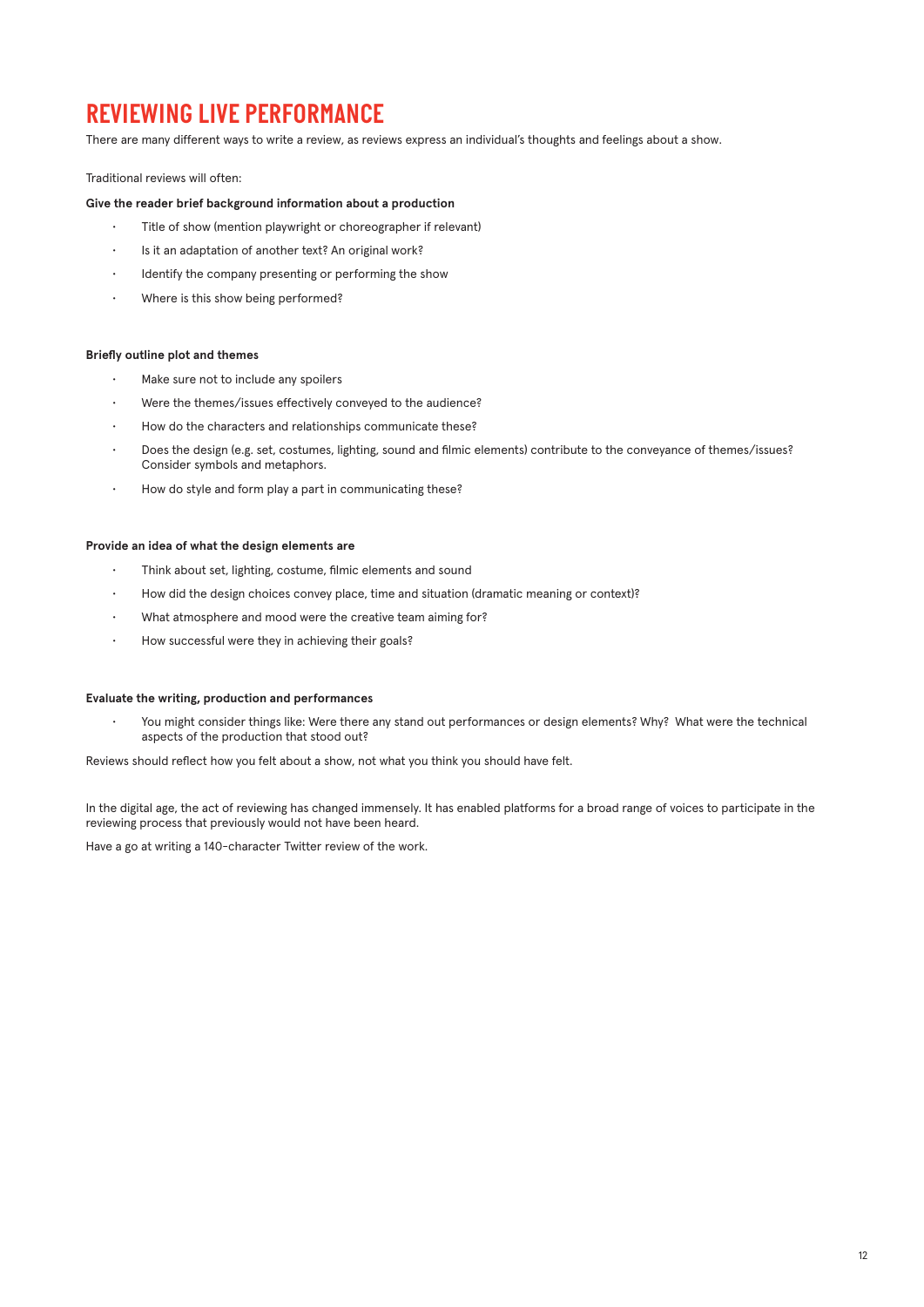### *SPECIFIC LINKS TO CURRICULUM ABORIGINAL CULTURAL STANDARDS FRAMEWORK*

### *DRAMA*

#### **YEARS 9 & 10**

- Manipulate combinations of the elements of drama to develop and convey the physical and psychological aspects of roles and characters consistent with intentions in dramatic forms and performance styles (ACADRM048)
- Practise and refine the expressive capacity of voice and movement to communicate ideas and dramatic action in a range of forms, styles and performance spaces, including exploration of those developed by Aboriginal and Torres Strait Islander dramatists (ACADRM049)
- Structure drama to engage an audience through manipulation of dramatic action, forms and performance styles and by using design elements (ACADRM050)
- Evaluate how the elements of drama, forms and performance styles in devised and scripted drama convey meaning and aesthetic effect (ACADRR052)
- Analyse a range of drama from contemporary and past times to explore differing viewpoints and enrich their drama making, starting with drama from Australia and including drama of Aboriginal and Torres Strait Islander Peoples, and consider drama in international contexts (ACADRR053)

#### **UNIT 3 YEAR 12 DRAMA – REINTERPRETATION OF DRAMA FOR CONTEMPORARY AUDIENCES**

This unit focuses on reinterpretation of dramatic text, context, forms and styles for contemporary audiences through applying theoretical and practitioner approaches.

### *ENGLISH*

#### **YEAR 8**

- Understand how conventions of speech adopted by communities influence the identities of people in those communities (ACELA1541)
- Explore the ways that ideas and viewpoints in literary texts drawn from different historical, social and cultural contexts may reflect or challenge the values of individuals and groups (ACELT1626)
- Explore the interconnectedness of Country/Place, People, Identity and Culture in texts including those by Aboriginal and Torres Strait Islander authors (ACELT1806)
- Experiment with particular language features drawn from different types of texts, including combinations of language and visual choices to create new texts (ACELT1768)

#### **YEAR 9**

- Interpret and compare how representations of people and culture in literary texts are drawn from different historical, social and cultural contexts (ACELT1633)
- Reflect on, discuss and explore notions of literary value and how and why such notions vary according to context (ACELT1634)
- Experiment with the ways that language features, image and sound can be adapted in literary texts, for example the effects of stereotypical characters and settings, the playfulness of humour and pun and the use of hyperlink (ACELT1638)

#### **YEAR 10**

- Understand how language use can have inclusive and exclusive social effects, and can empower or disempower people (ACELA1564)
- Analyse and evaluate how people, cultures, places, events, objects and concepts are represented in texts, including media texts, through language, structural and/or visual choices (ACELY1749)